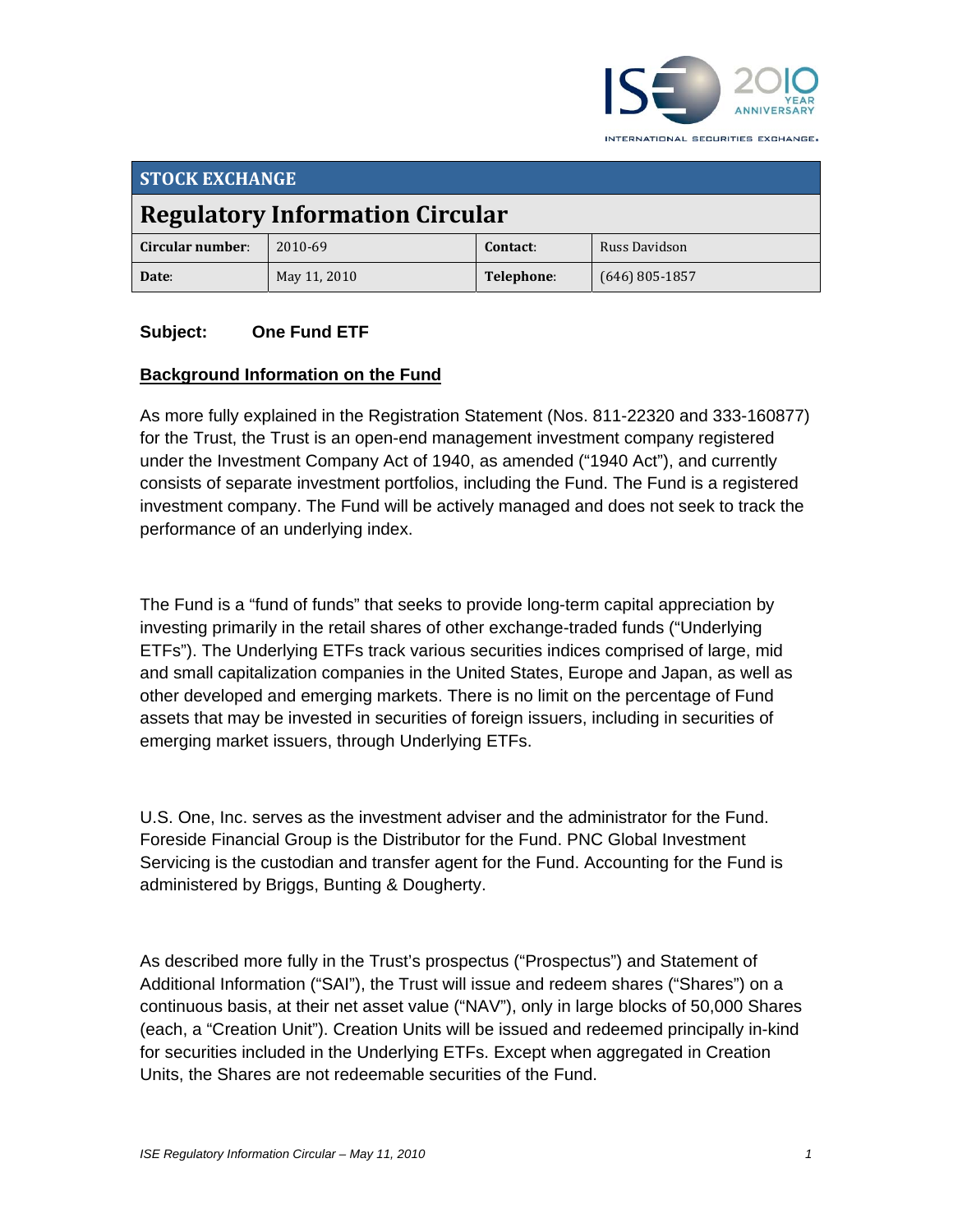

The Fund pays out dividends from its net investment income to shareholders at least annually. The Fund distributes its net capital gains, if any, to shareholders annually.

The Depository Trust Company ("DTC") serves as securities depository for the Shares, which may be held only in book-entry form; stock certificates will not be issued. DTC, or its nominee, is the record or registered owner of all outstanding Shares.

The NAV per Share of the Fund will be determined as of the close of trading (normally, 4:00 p.m. Eastern Time ("ET")) on each day that the Exchange is open for business (a "Business Day"). NAV is calculated by dividing the value of the net assets of a Fund (i.e., the total value of its assets less all liabilities) by the total number of Shares of the Fund outstanding. NAV will be available from the Distributor and is also available to National Securities Clearing Corporation ("NSCC") participants through data made available from NSCC.

The Trust's registration statement describes the various fees and expenses for the Fund's Shares. For a more complete description of the Fund, visit www.usone.com.

# **Principal Risks**

Interested persons are referred to the Prospectus for a description of risks associated with an investment in the Shares. These risks include stock market risk and foreign market risk. In addition, as noted in the Prospectus, the Shares may trade at market prices that may differ from their NAV. The NAV of the Shares will fluctuate with changes in the market value of the Fund's holdings. The market prices of the Shares will fluctuate in accordance with changes in NAV as well as the supply and demand for the Shares on the Exchange.

# **Exchange Rules Applicable to Trading in the Shares**

The Shares are considered equity securities, thus rendering trading in the Shares subject to the Exchange's existing rules governing the trading of equity securities.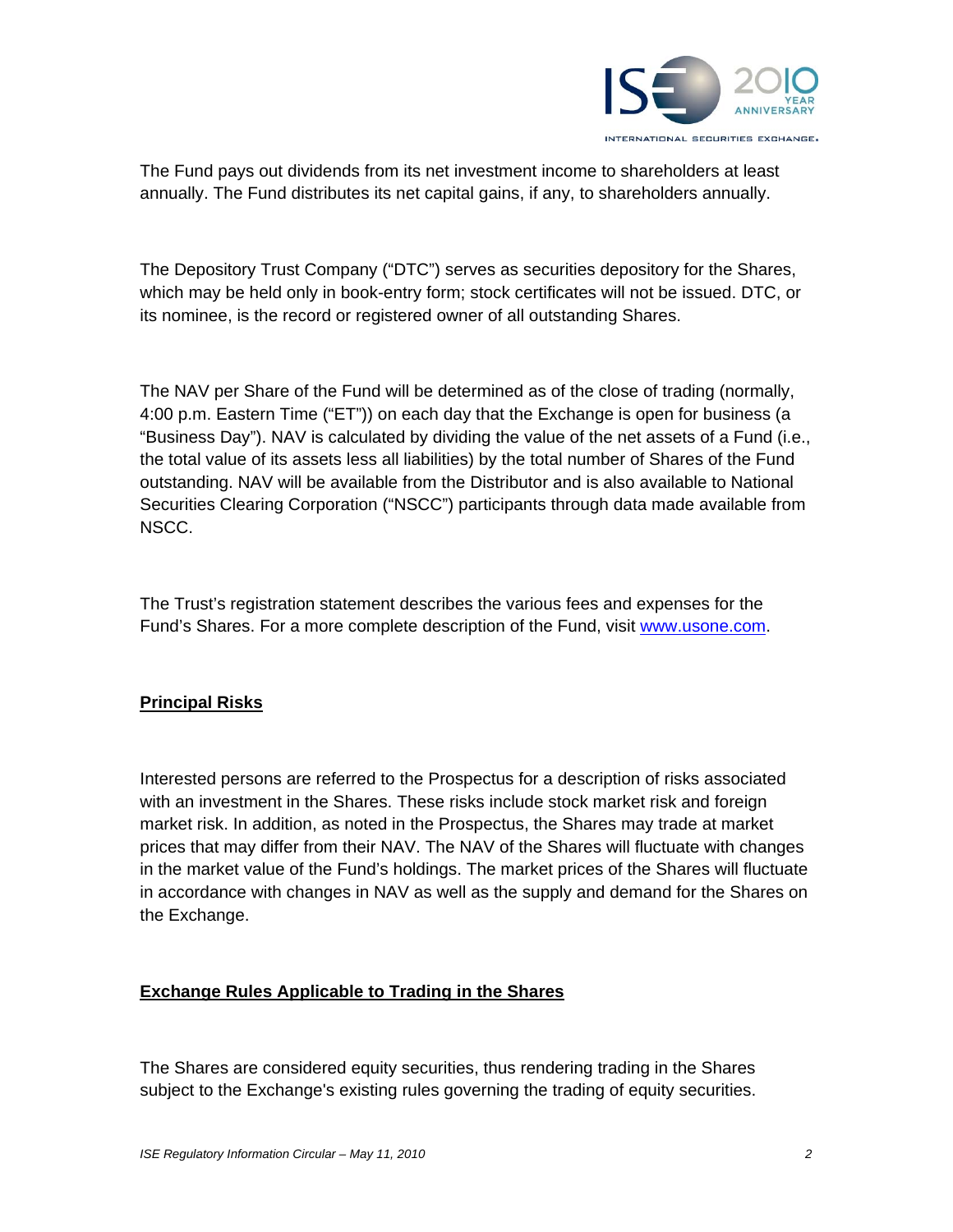

# **Trading Hours**

Trading in the Shares on ISE is on a UTP basis and is subject to ISE equity trading rules. The Shares will trade from 8:00 a.m. until 8:00 p.m. Eastern Time. Equity Electronic Access Members ("Equity EAMs") trading the Shares during the Extended Market Sessions are exposed to the risk of the lack of the calculation or dissemination of underlying index value or intraday indicative value ("IIV"). For certain derivative securities products, an updated underlying index value or IIV may not be calculated or publicly disseminated in the Extended Market hours. Since the underlying index value and IIV are not calculated or widely disseminated during Extended Market hours, an investor who is unable to calculate implied values for certain derivative securities products during Extended Market hours may be at a disadvantage to market professionals.

## **Trading Halts**

ISE will halt trading in the Shares in accordance with ISE Rule 2101(a)(2)(iii). The grounds for a halt under this Rule include a halt by the primary market because it stops trading the Shares and/or a halt because dissemination of the IIV or applicable currency spot price has ceased, or a halt for other regulatory reasons. In addition, ISE will stop trading the Shares if the primary market de-lists the Shares.

#### **Delivery of a Prospectus**

Pursuant to federal securities laws, investors purchasing Shares must receive a prospectus prior to or concurrently with the confirmation of a transaction. Investors purchasing Shares directly from the Fund (by delivery of the Deposit Amount) must also receive a prospectus.

Prospectuses may be obtained through the Distributor or on the Fund's website. The Prospectus does not contain all of the information set forth in the registration statement (including the exhibits to the registration statement), parts of which have been omitted in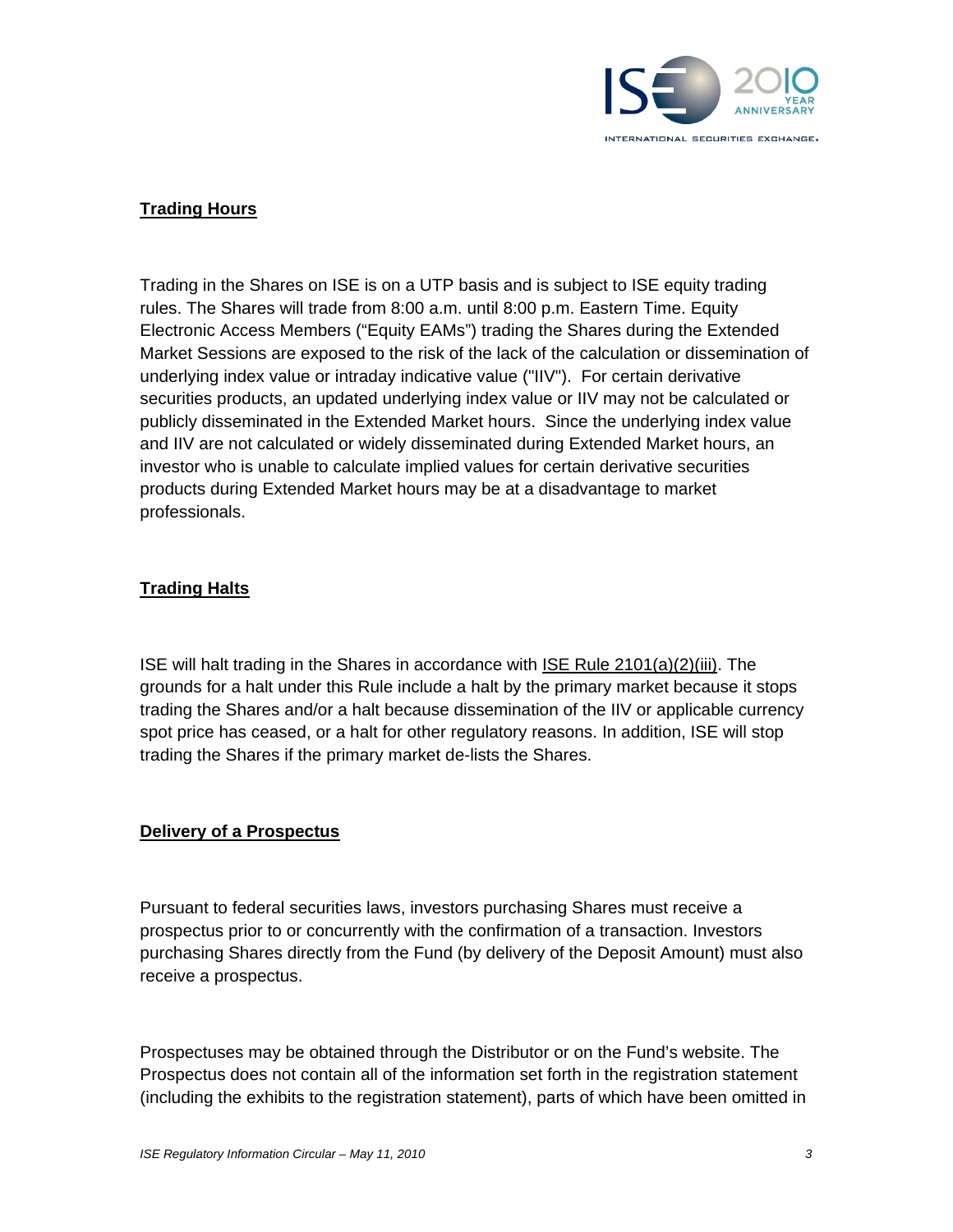

accordance with the rules and regulations of the SEC. For further information about the Fund, please refer to the Trust's registration statement.

#### **Exemptive, Interpretive and No-Action Relief Under Federal Securities Regulations**

The Commission has issued a letter dated May 4, 2010 ("No-Action Letter"), granting exemptive, interpretive, and no-action relief from certain provisions of and rules under the Securities Exchange Act of 1934 for the One Fund. See Letter from James A. Brigagliano, Deputy Director, Division of Trading and Markets, to W. John McGuire, Morgan, Lewis & Bockius, LP dated May 4, 2010.

## **Regulation M Exemptions**

Generally, Rules 101 and 102 of Regulation M prohibit any "distribution participant" and its "affiliated purchasers" from bidding for, purchasing, or attempting to induce any person to bid for or purchase any security which is the subject of a distribution until after the applicable restricted period, except as specifically permitted in Regulation M. The provisions of the Rules apply to underwriters, prospective underwriters, brokers, dealers, and other persons who have agreed to participate or are participating in a distribution of securities.

Based on representations made by the issuer in the letter requesting no-action relief, the Division confirmed in the No-Action Letter that the Trust is excepted under paragraph (c)(4) of Rule 101 of Regulation M with respect to the Shares of the Initial Fund, thus permitting persons who may be deemed to be participating in a distribution of Shares of the Initial Fund to bid for or purchase such Shares during their participation in such distribution.

In addition the Division confirmed the interpretation of Rule 101 of Regulation M that a redemption of Creation Unit size aggregations of Shares and the receipt of Portfolio Securities in exchange therefore by a participant in a distribution of Shares would not constitute an "attempt to induce any person to bid for or purchase a covered security, during the applicable restricted period" within the meaning of Regulation M, therefore would not violate Regulation M.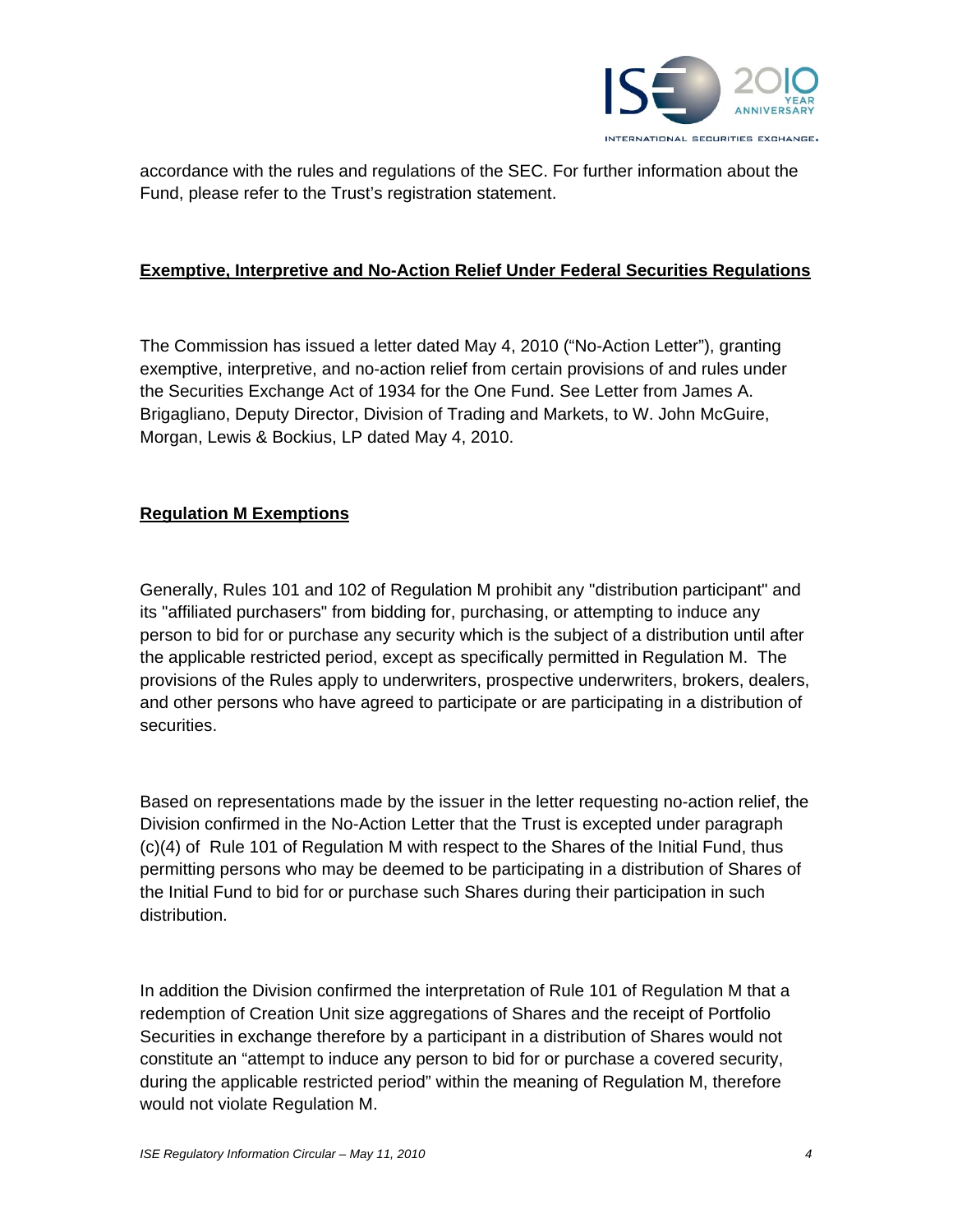

Based on representations made by the issuer in the letter requesting no-action relief, the Division confirmed in the No-Action Letter that the Trust is excepted under paragraph (d)(4) of Rule 102 of Regulation M with respect to Shares of the Initial Fund, thus permitting the Fund to redeem Shares of the Initial Fund during the continuous offering of such shares.

## **Rule 10b-17**

Rule 10b-17, with certain exceptions, requires an issuer of a class of publicly traded securities to give notice of certain specified actions (for example, a dividend distribution, stock split, or rights offering) relating to such class of securities in accordance with Rule 10b-17(b).

Based on representations made by the issuer in the letter requesting no-action relief, the Commission granted an exemption from the requirements of Rule 10b-17 to the Trust with respect to the transactions in the Shares.

#### **Section 11(d)(1) and Rules 10b-10, 11d1-2, 15c1-5, and 15c1-6**

The Division will not recommend enforcement action to the Commission if a brokerdealer treats Shares of the Initial Fund , for purposes of the relief from Section 11(d)(1) of the Exchange Act and Rules 10b-10, 11d1-2, 15c1-5, and 15c1-6 provided in the Letter re: Derivative Products Committee of the Securities Industry Association (November 21, 2005, "Class Relief Letter"), as shares of a Qualifying ETF (as defined in the Class Relief Letter).

**This Regulatory Information Circular is not a statutory Prospectus. Equity EAMs should consult the Trust's Registration Statement, SAI, Prospectus and the Fund's website for relevant information.**